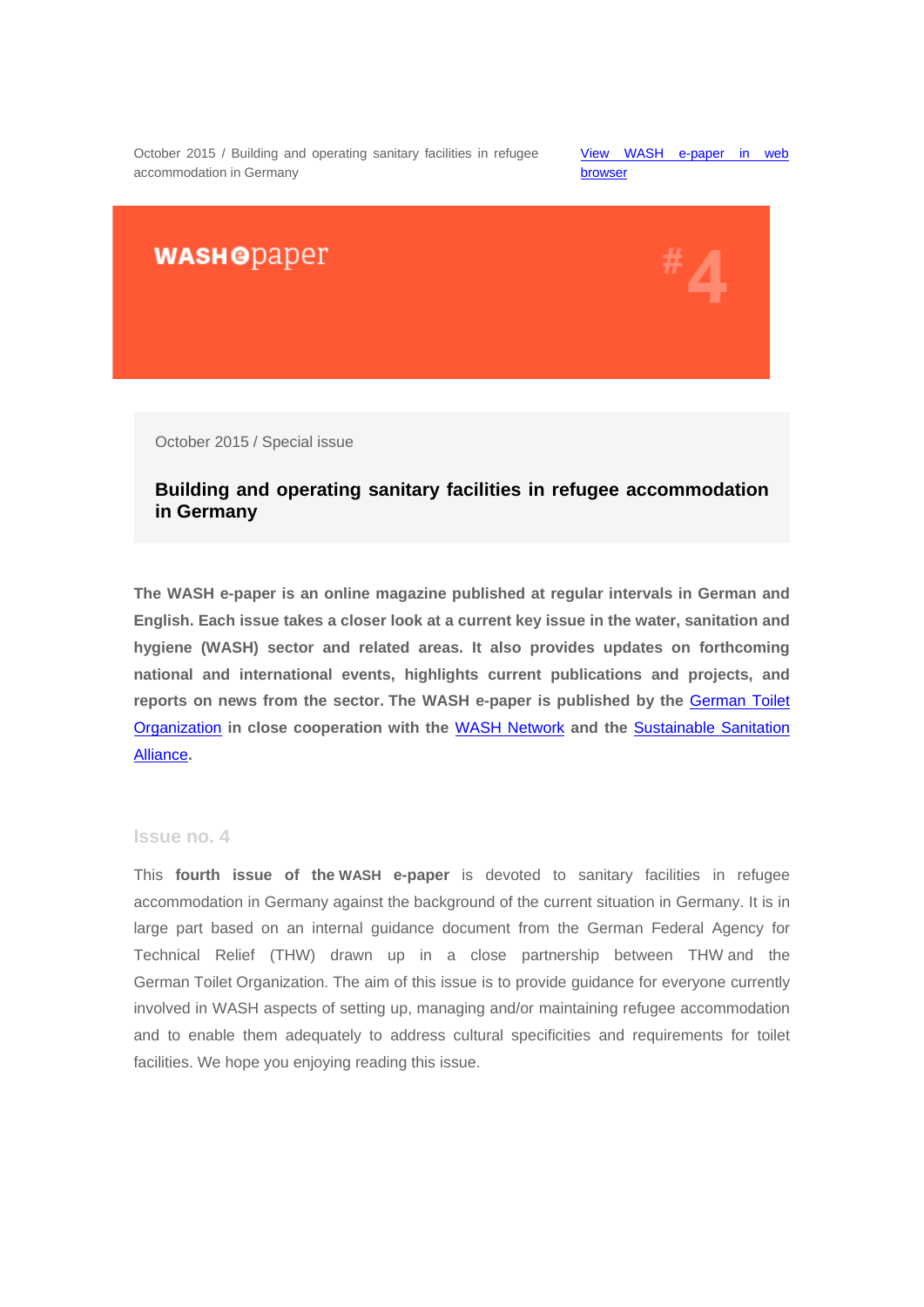## **In this issue…**

- **01** [Background / current concerns](#page-1-0)
- **02** [Cultural diversity and specificities](#page-2-0)
- **03** [Recommendations for building and using sanitary facilities in](#page-5-0) refugee accommodation
- **04** [Calendar of key](#page-8-0) WASH events in 2015 / 2016
- **05** Recent [WASH publications](#page-11-0)

<span id="page-1-0"></span>**01**

## **Background / Current concerns**

The Syrian conflict that began in mid-March 2011 and its effects on European refugee policy have faced Germany with formidable challenges as it has begun receiving refugees in 2015. An escalation in the multi-front war in Syria has triggered a steady stream of refugees from the Middle East to Europe at the same time as people seeking help are arriving in Europe from all over the world, especially Afghanistan, Albania, Eritrea, Iraq, Kosovo, Macedonia, Nigeria, Pakistan and Serbia.

The German Government has made it clear that many of the people arriving from war-torn regions like Syria will stay for a long time. Across the country, therefore, new accommodation is being created: barracks stand ready to serve as initial reception centres, and concrete measures are being taken to integrate the people who will stay.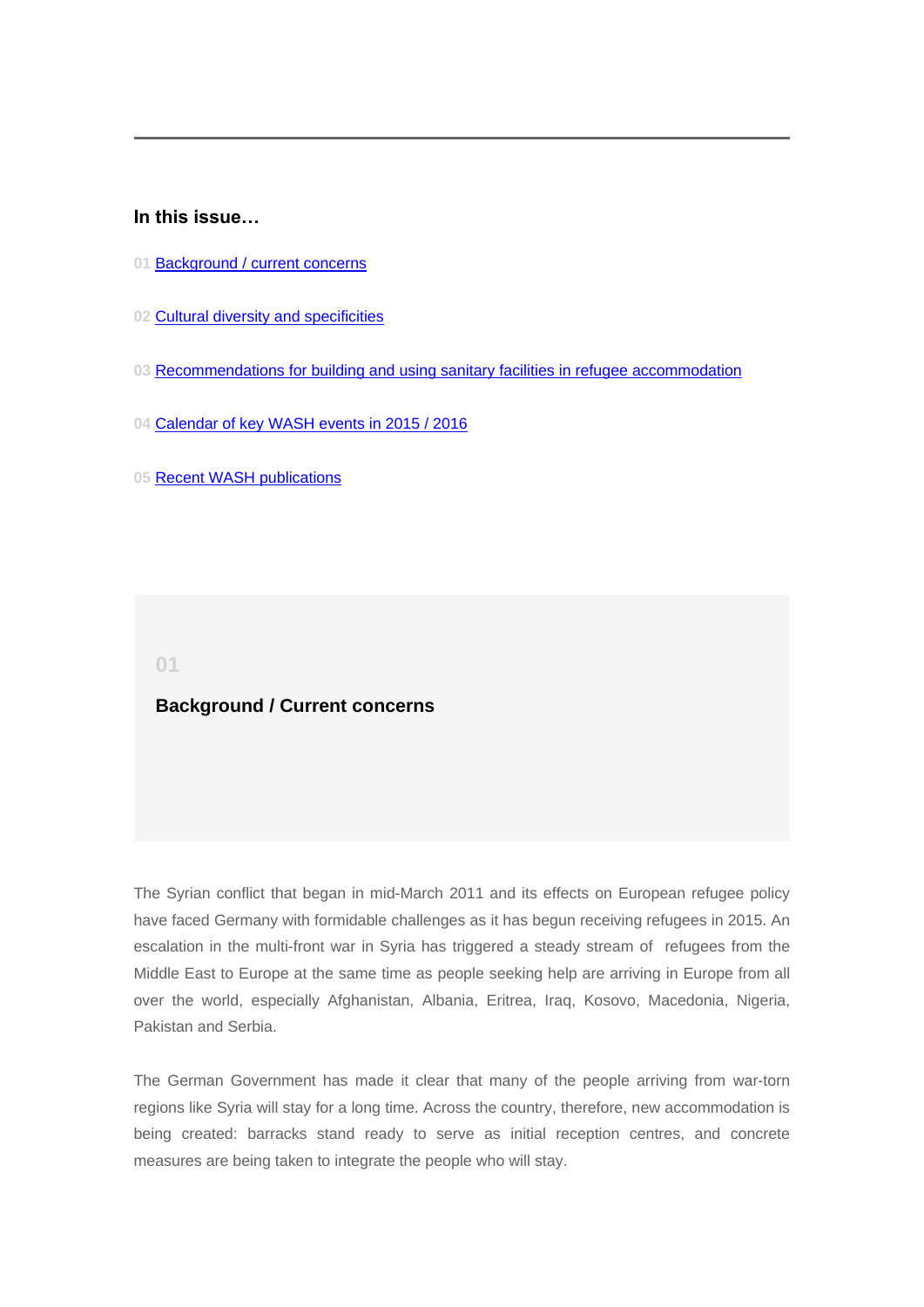

The federal government, federal states and municipalities are leaving no stone unturned in their efforts to register and accommodate the large number of people now seeking help. They are focusing on ensuring dignified conditions by taking account in the accommodation they provide of cultural factors. A large number of committed civil society stakeholders are providing invaluable support in this work.

In this issue, we present the cultural specificities and requirements for toilet facilities for anyone currently involved in WASH aspects of setting up, managing and maintaining refugee accommodation and make recommendations on the use of western-style sanitary facilities and on building or converting culturally appropriate sanitary facilities in Germany.

<span id="page-2-0"></span>**02**

## **Cultural diversity and specificities**

**Types of toilet and their use**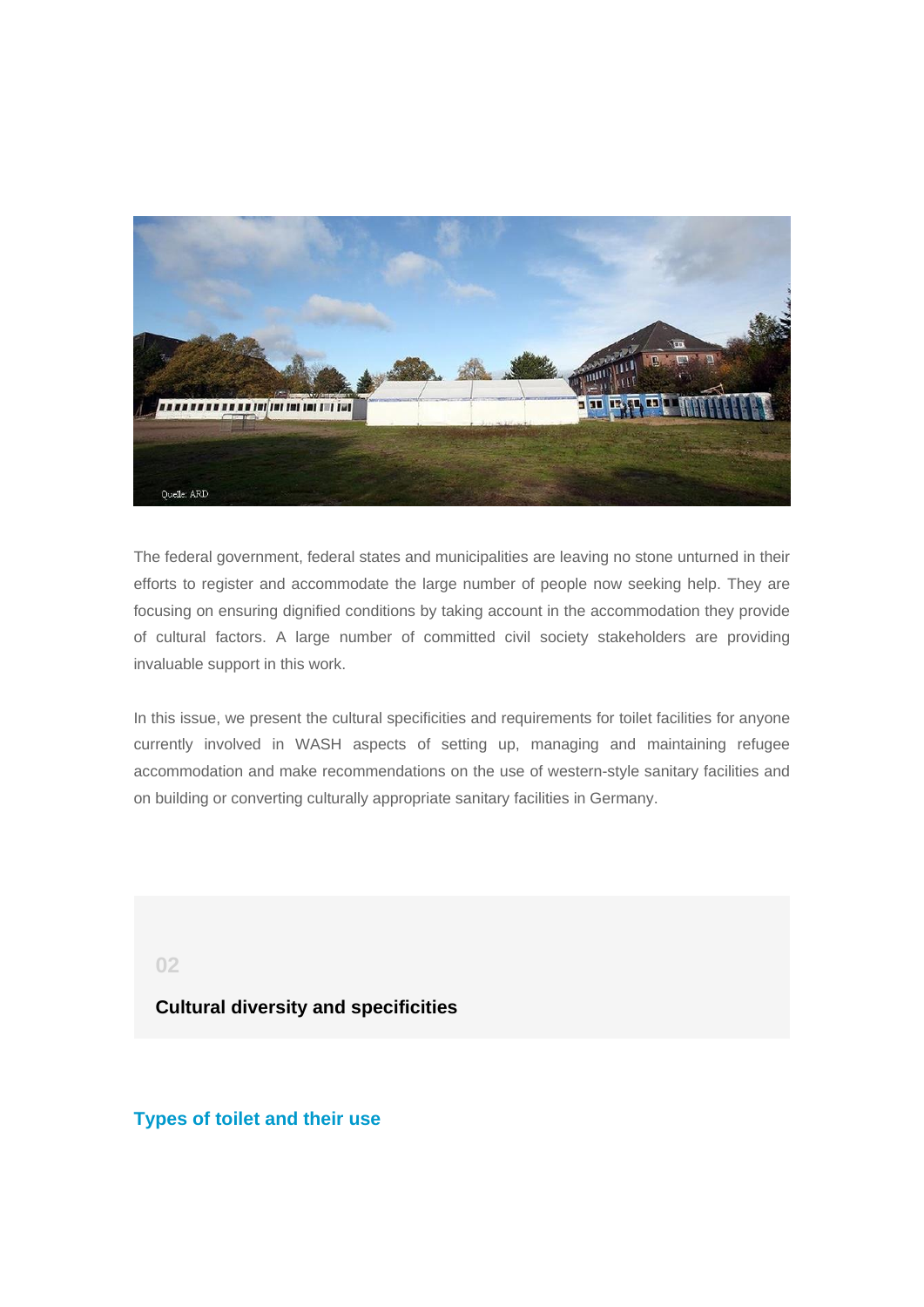The sit-down toilet is the most common type of toilet in Germany and most European countries. It offers a level of comfort that has become common in western cultures in recent decades. Mediterranean squat toilets are also in use in Europe, primarily in southern Europe, France, Poland, Romania, the former Soviet Union and the former Yugoslavia.



**Sit-down toilets:** a sit-down toilet (above left) typically has an integrated flushing system that flushes and cleans the inside of the toilet after use. The toilet seat makes it comfortable to use but may pose a greater hygiene risk, especially if a large number of people use the toilet over a lengthy period.

**Squat toilets:** about two thirds of people around the world defecate in the natural squatting position using squat toilets (above right). Unlike the sitting position, the squatting position prevents restriction of the rectum and thus allows for a natural bowel movement. In addition to the health benefits of the squatting position, this type of toilet also offers hygienic benefits, especially in public facilities, since only the soles of the user's feet touch the toilet pan. The toilet trough is also cleaned with water after use, either by a flushing system or manually by the user with a hose or water container.

## **Toilets with and without a flush system**

Both sit-down and squat toilets are available with and without a flushing system. Pit latrines are commonplace in a few parts of the world and are often also used for disposing of waste. In some cultures, sticks, stones and other materials are used for anal cleansing, which often end up in the latrine as well. Where flush toilets are used, this practice can block the pipe system or cause problems when suctioning faecal sludge from toilets with faecal sludge tanks.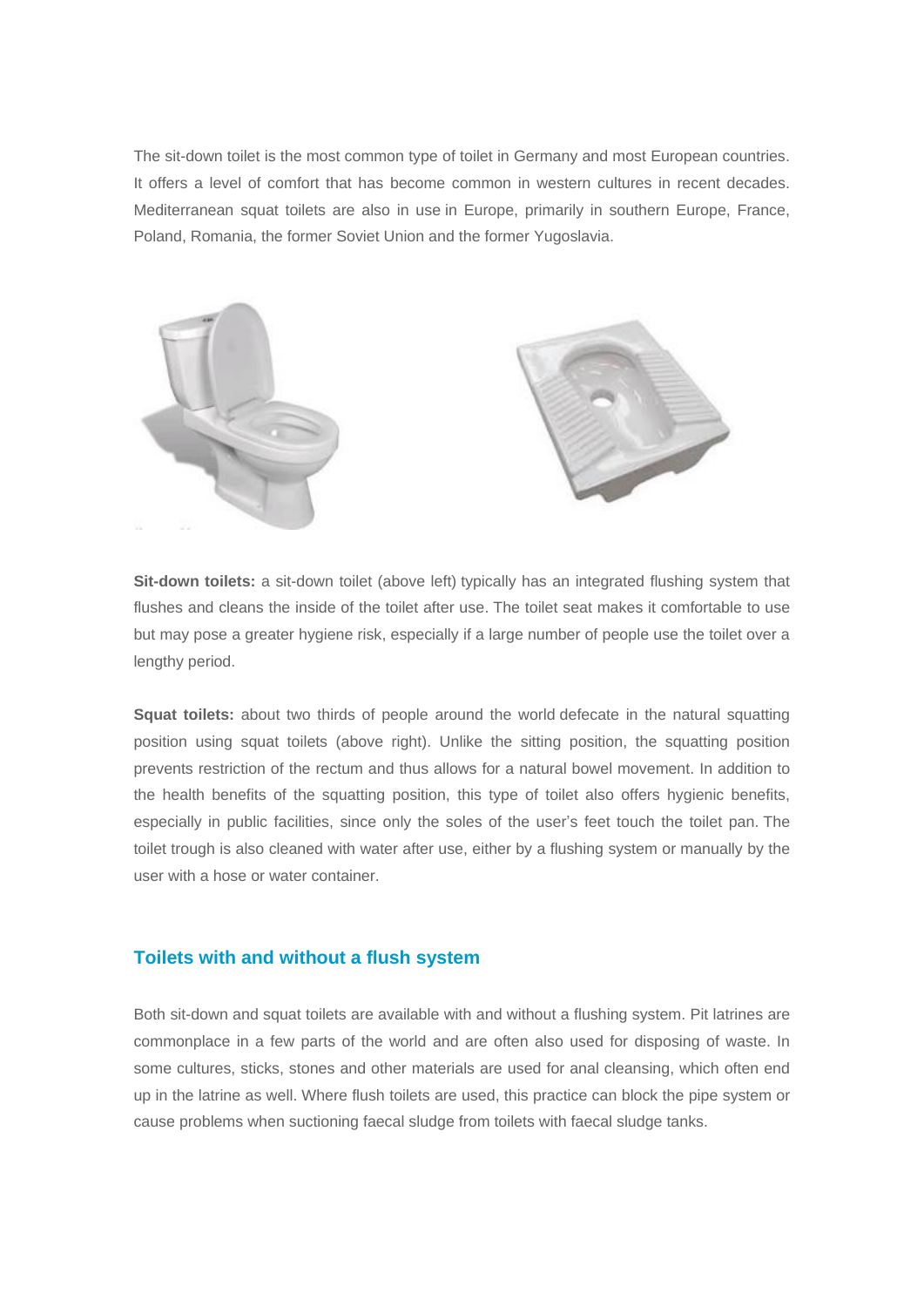### **Anal hygiene in different cultures**

**Wiping:** wet or dry toilet paper is used for anal hygiene in Germany and most other European countries. Once used, toilet paper is thrown into the toilet for disposal. Dry cleaning materials, such as sticks and stones, are also used in some cultures.

**Washing:** water is used for anal hygiene (and after urination) in a number of cultures, including in the Muslim world. Water for cleansing is provided separately, using a hose or a bucket. As a rule, toilet paper is **not** used because of the rules and rituals prescribed by Islam.

## **Characteristics and rituals in Islam**

The lessons learned by THW and WASH Network organisations during many deployments and projects in different cultural regions mean that these projects now respect the prescribed rules and rituals when building sanitary facilities, especially in the Muslim world.

**Cleansing rituals (Islam):** rules governing ritual purity [tahara] in Islam include general rules of behaviour for urination and defecation. Children are taught the rules of bodily elimination from a young age, including the rules relating to modesty and the ban on the pubic area [aura] being shown openly. One fundamental rule is that when using the toilet, believers must not face or have their back to the direction of prayer [qibla]. Architects in Muslim countries have in the past had to design toilets in a way that avoids this problem. In modern architecture in a number of Muslim countries where these issues are less strictly observed, as well as in the Western world, believers [mumin] resolve this issue by turning slightly to the side if the toilet faces the direction of prayer [qibla]. Standing to urinate is frowned upon [makruh] in Islam, so practising Muslims cannot use western-style urinals intended to be used from a standing position, even with privacy screens. As a rule, the anal area is cleansed with water after defecation [maa], which is considered a prerequisite for ritual purity [tahara] (Eslam, 2015).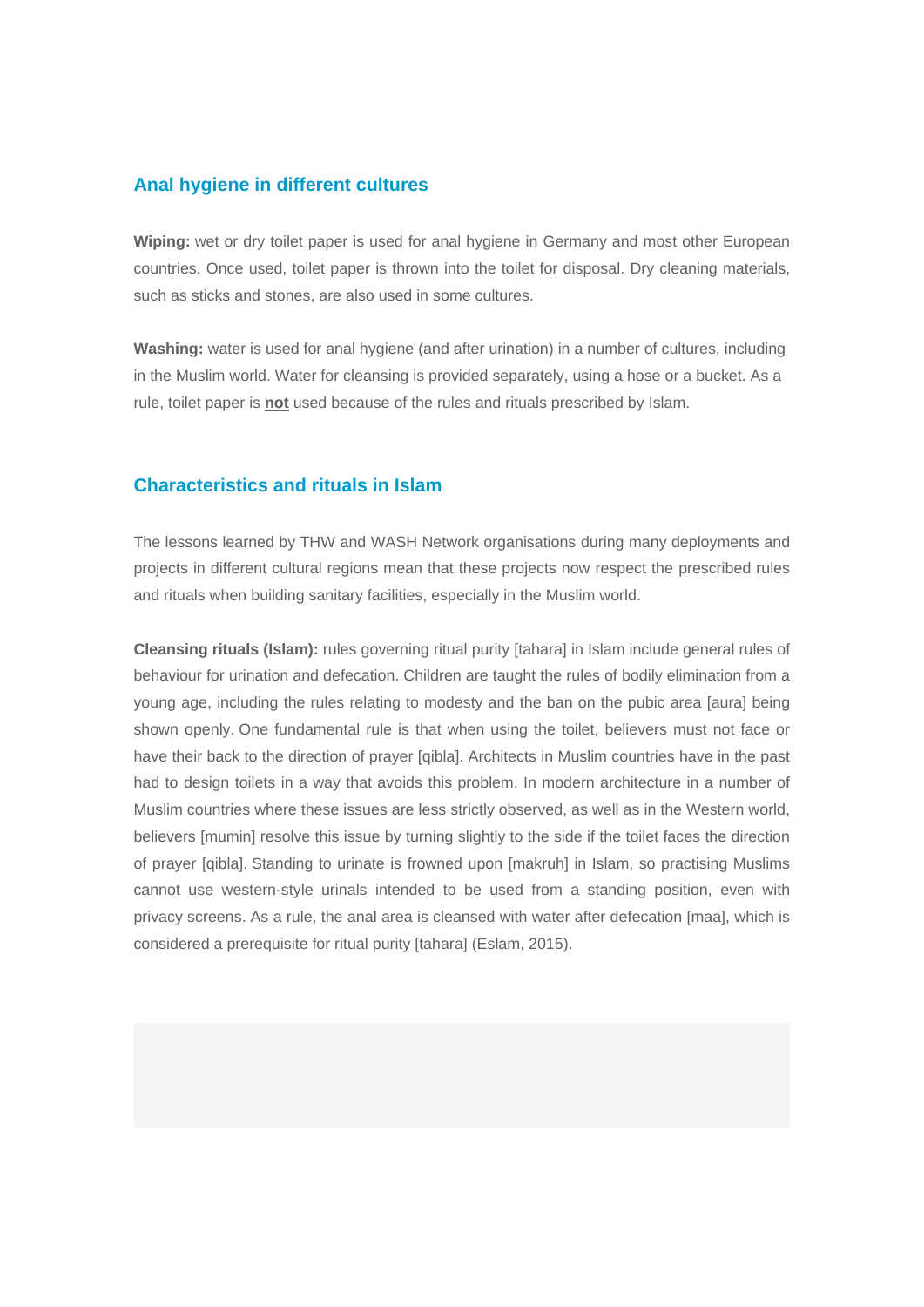# **Recommendations for building and using sanitary facilities in refugee accommodation**

In Germany, public buildings, homes and mobile sanitary facilities almost always have only sitdown toilets. If these buildings are made available to accommodate asylum seekers, **damage**, **accidents**, severe **soiling** of sanitary facilities and pipe **blockages** can occur because of existing behavioural practices and a lack of experience with using these toilets. In order to adequately address these challenges, the following section provides recommendations for action and intervention in three core areas:

- 1. awareness-raising and education on hygiene,
- 2. adapting and converting existing facilities,
- 3. building new accommodation and sanitary facilities.

**As a basic rule, all facilities should ideally take account of both options for toilet use, and toilets (including infrastructure) for different cultures should be made available.**

#### **1. Awareness-raising and education on hygiene**

Appropriate hygiene advisors who already have experience of using sanitary facilities in the European cultural context should be deployed in refugee accommodation. Migrants from the Arab world (e.g. Syria) who already live in Germany could be used to guide others in how to use and take care of local sanitary facilities properly.

In addition, appropriate diagrams should be displayed in toilet facilities to demonstrate use (see the sample images from THW below, which are currently being used in international courses at its school in Neuhausen). Awareness-raising materials should be image-based or be translated to meet the needs of the user groups. The contents should illustrate the typical method of toilet use in Western cultures (sit-down toilets) and make clear that toilet paper is used for anal cleansing and then disposed of in the toilet. It is also important to illustrate how to handle materials for menstrual hygiene and child hygiene and to address the importance of handwashing with soap. Tips to raise awareness should, of course, be accompanied by the relevant practical infrastructure.

#### <span id="page-5-0"></span>**03**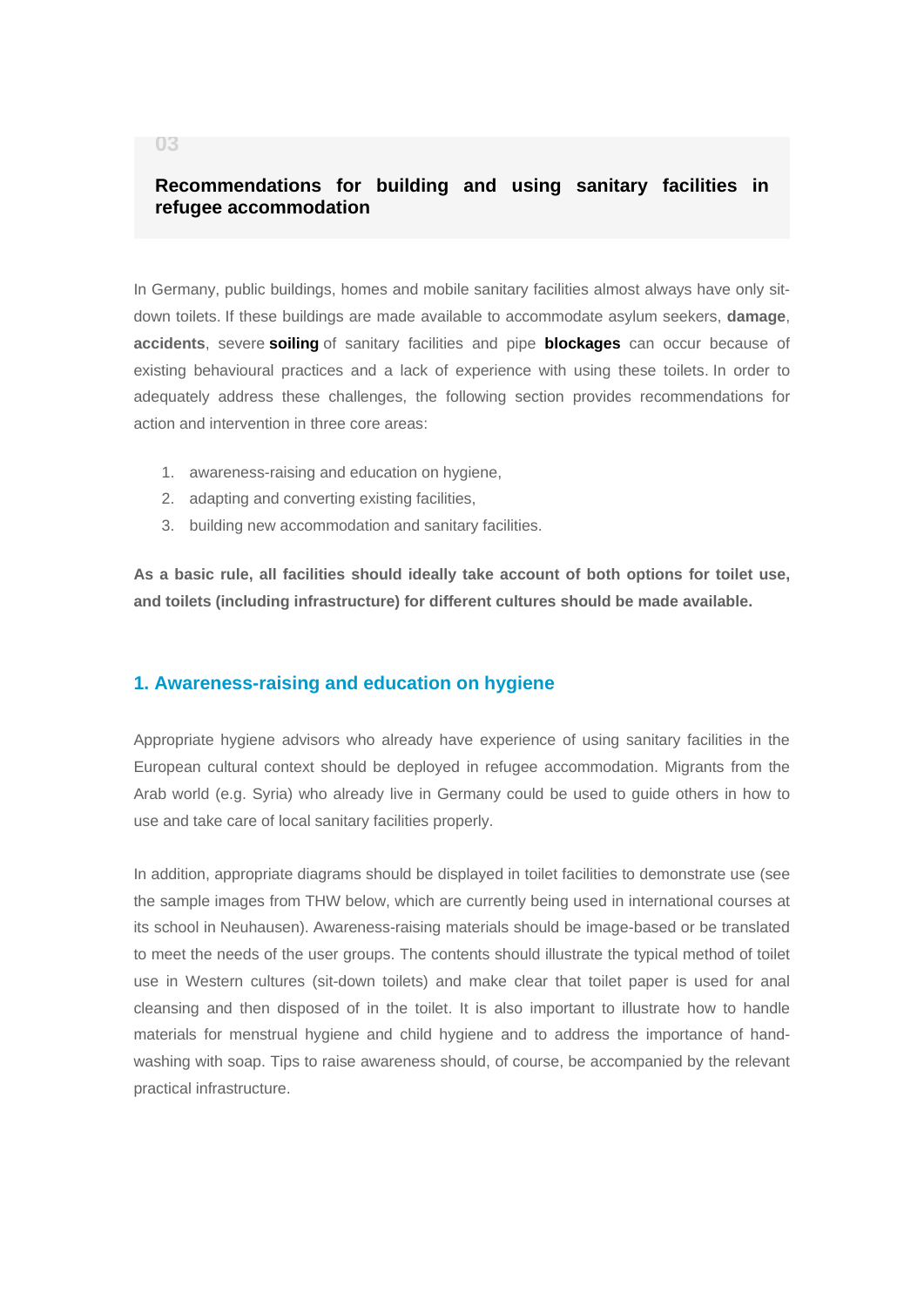

How to use the toilet the right way...

Thank you very much!

# **Adapting and converting existing facilities**

Where hygiene advisors cannot be deployed, the option of adapting existing toilet facilities by converting them should be considered, especially if facilities are to be used by international asylum seekers in the longer term. This may take the form of replacing some sit-down toilets with squat toilets. It should be noted, however, that the drainpipe and water connections are often not completely compatible and that squat toilets may need to be raised to guarantee proper drainage.

There should also be a water supply in toilet cubicles for anal cleansing; this may be either a hose or a bucket, depending on the layout.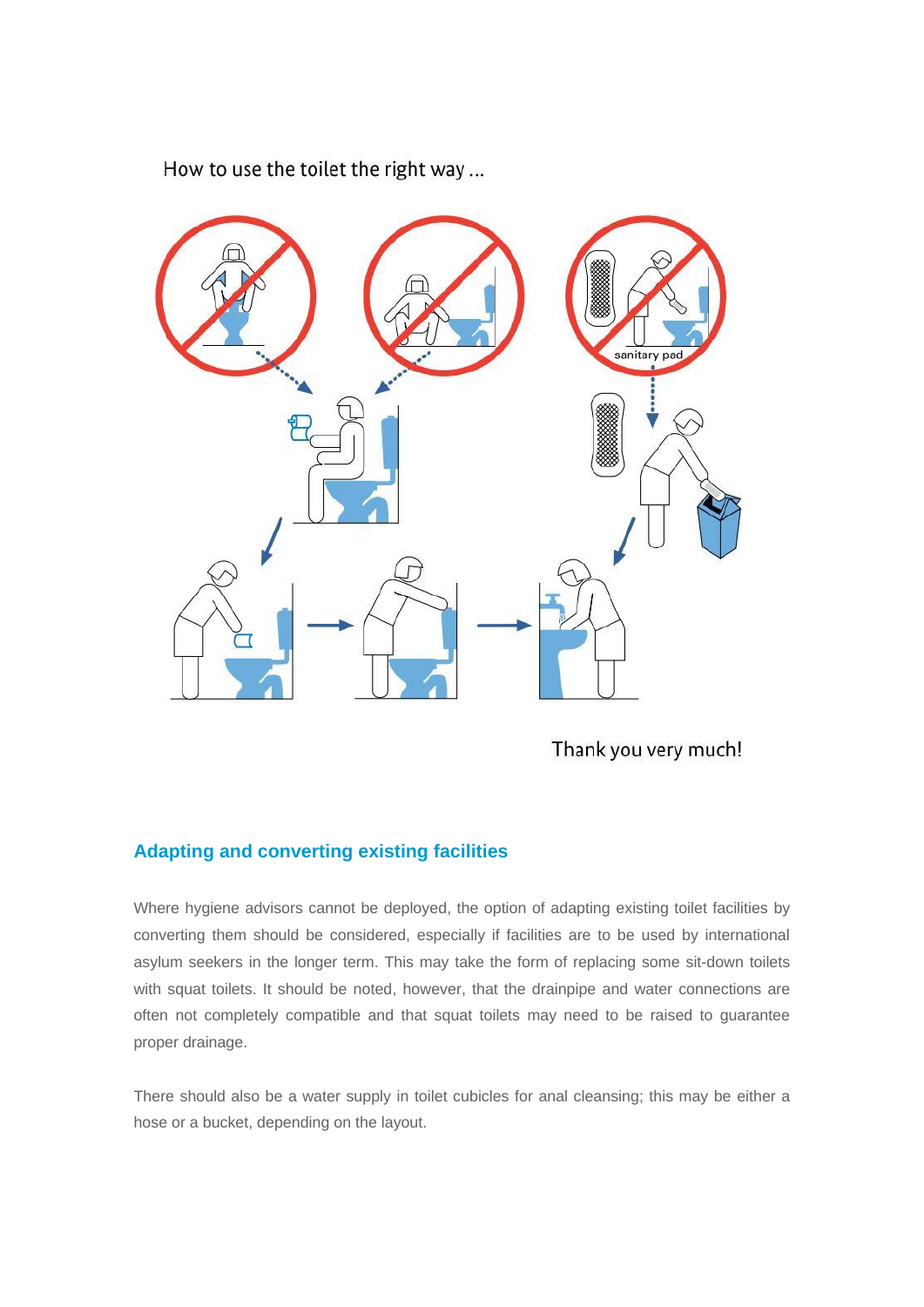Purchasing or acquiring simple aids can also improve use of existing toilet facilities; these include portable stools or platforms (see images below). When adapting sanitary infrastructure, it is imperative to consider the special needs of children, women and people with physical or other limitations. There is already a substantial body of practical advice on inclusive thinking, which should be used. Safety and security should also be considered in heavily populated residential areas: toilets should be properly lit and located so as to deter physical attacks.





# **Requirements for future facilities (new construction)**

When new accommodation is built, sanitary facilities should ideally be equipped with both sitdown and squat toilets, allowing both cultures easily to use sanitary facilities. Toilet paper and water should also be made available for cleansing.

If temporary or portable toilets are used during construction, both sit-down and squat toilets should be ordered. Since squat toilets are often very hard or impossible to source in Germany, making enquiries through suppliers in France, the Arab world or Asia is recommended.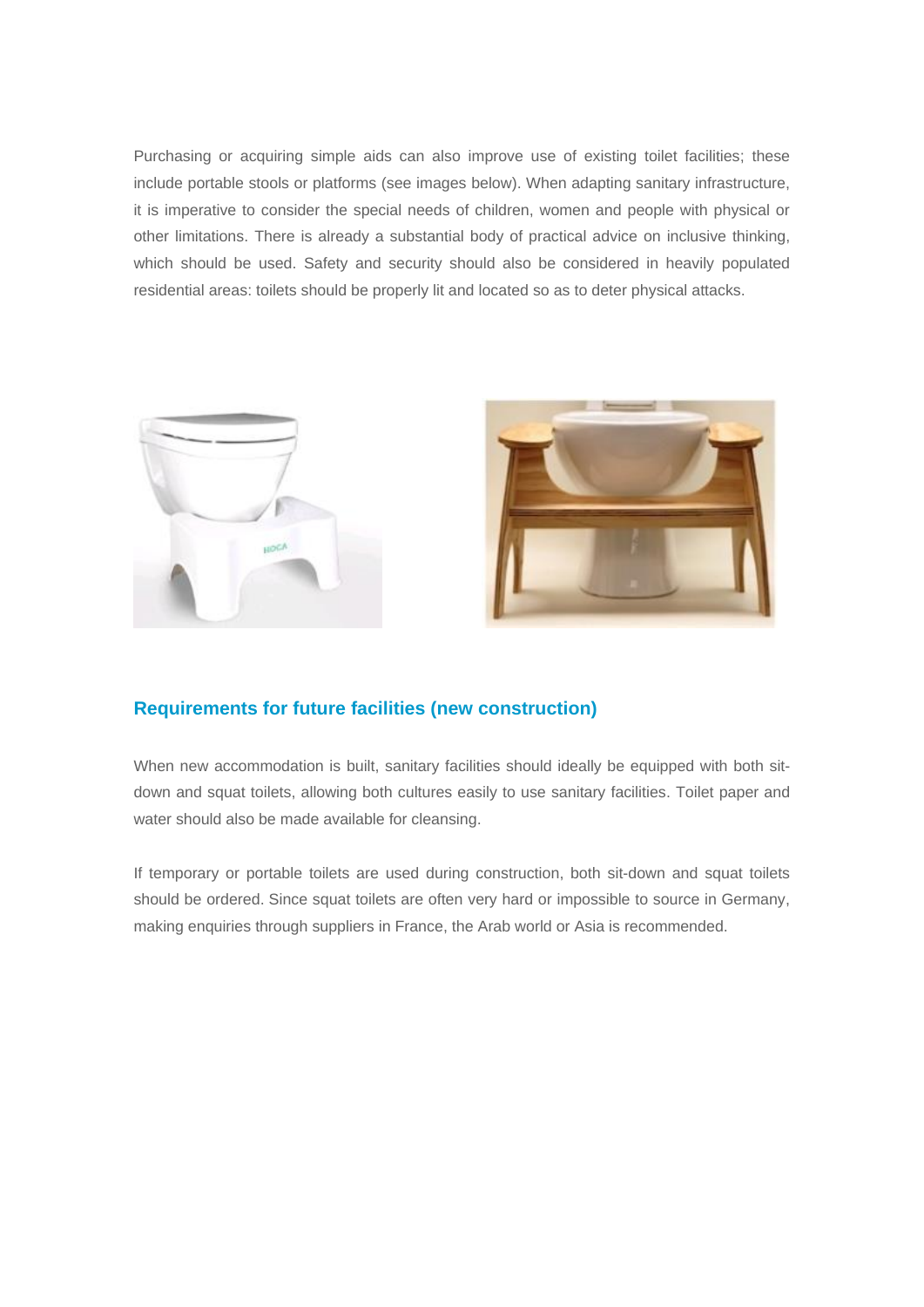

Freestanding toilets in camps can be built using simple methods. The illustration above shows the structure of a latrine with its own sewage tank or pit that can be built at short notice in open areas.

<span id="page-8-0"></span>**04**

# **Calendar of key WASH events in 2015 / 2016**

| Jordan    | 18-22 October 2015                     |      | <b>IWA Water and Development Congress</b> |  |  |  |
|-----------|----------------------------------------|------|-------------------------------------------|--|--|--|
| $26 - 30$ | October<br>Chapel Hill, US             | 2015 | 2015 Water and Health Conference          |  |  |  |
| $2 - 6$   | November<br>Amsterdam, the Netherlands | 2015 | 3rd Amsterdam International Water Week    |  |  |  |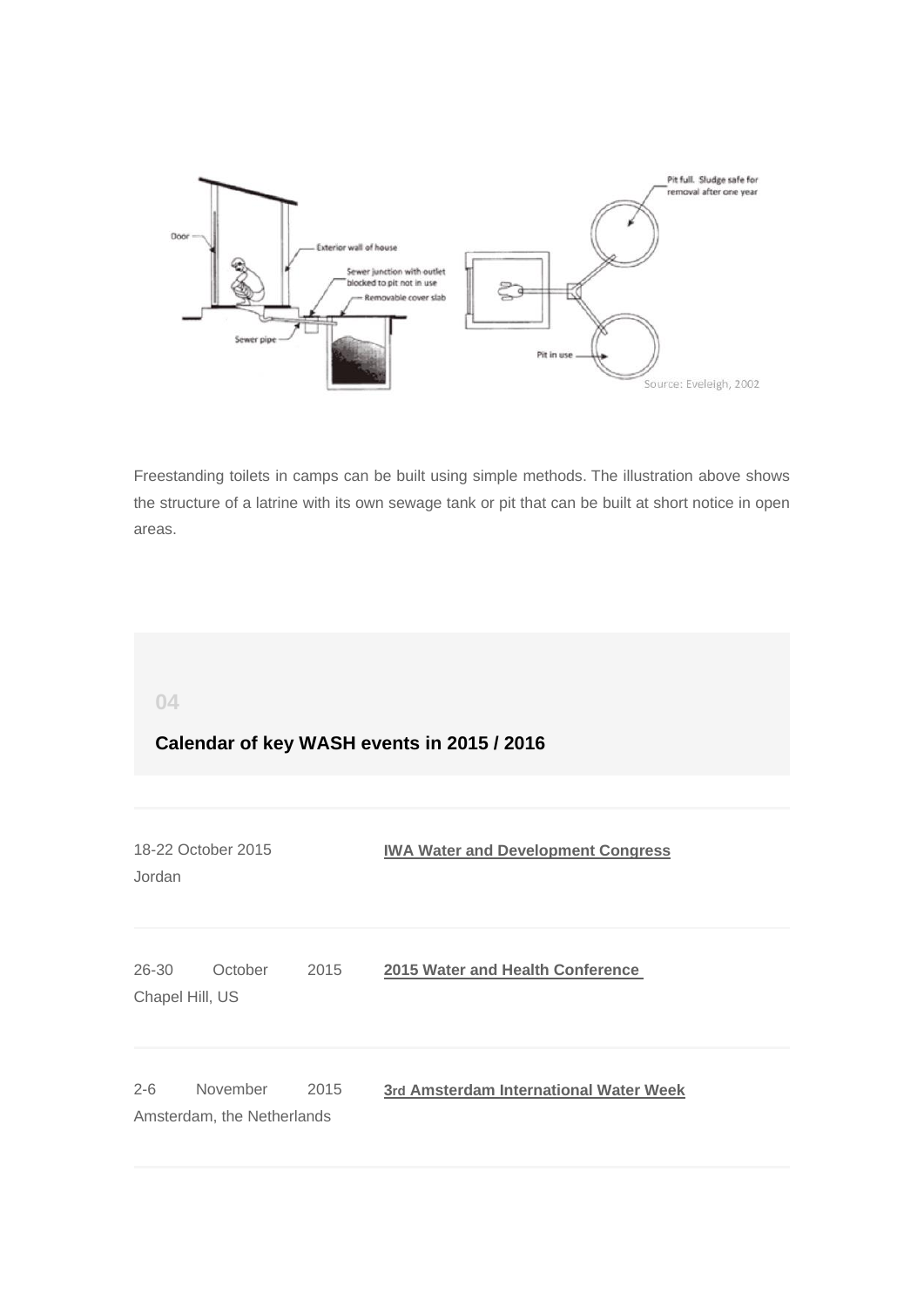| November<br>$11 - 12$<br>2015<br>Bonn, Germany | <b>Bonn WASH Nutrition Forum</b>                          |
|------------------------------------------------|-----------------------------------------------------------|
| 19 November 2015                               | <b>World Toilet Day</b> (Theme: Sanitation and Nutrition) |
| 18-20 November 2015                            | <b>UN High-Level Water and Sanitation Days</b>            |
| 18-21 November 2015<br>Goa, India              | <b>International Conference on Terra Preta Sanitation</b> |
| 11-13 January 2016<br>Dhaka, Bangladesh        | <b>SACOSAN VI</b>                                         |
| 22 March 2016                                  | <b>World Water Day</b>                                    |
| April 2016<br>Washington, US                   | <b>SWA High Level Meeting (tbc)</b>                       |
| 23-24 May 2016<br>Istanbul, Turkey             | <b>World Humanitarian Summit</b>                          |
| May 2016<br>Location tbc                       | 21st SuSanA Meeting                                       |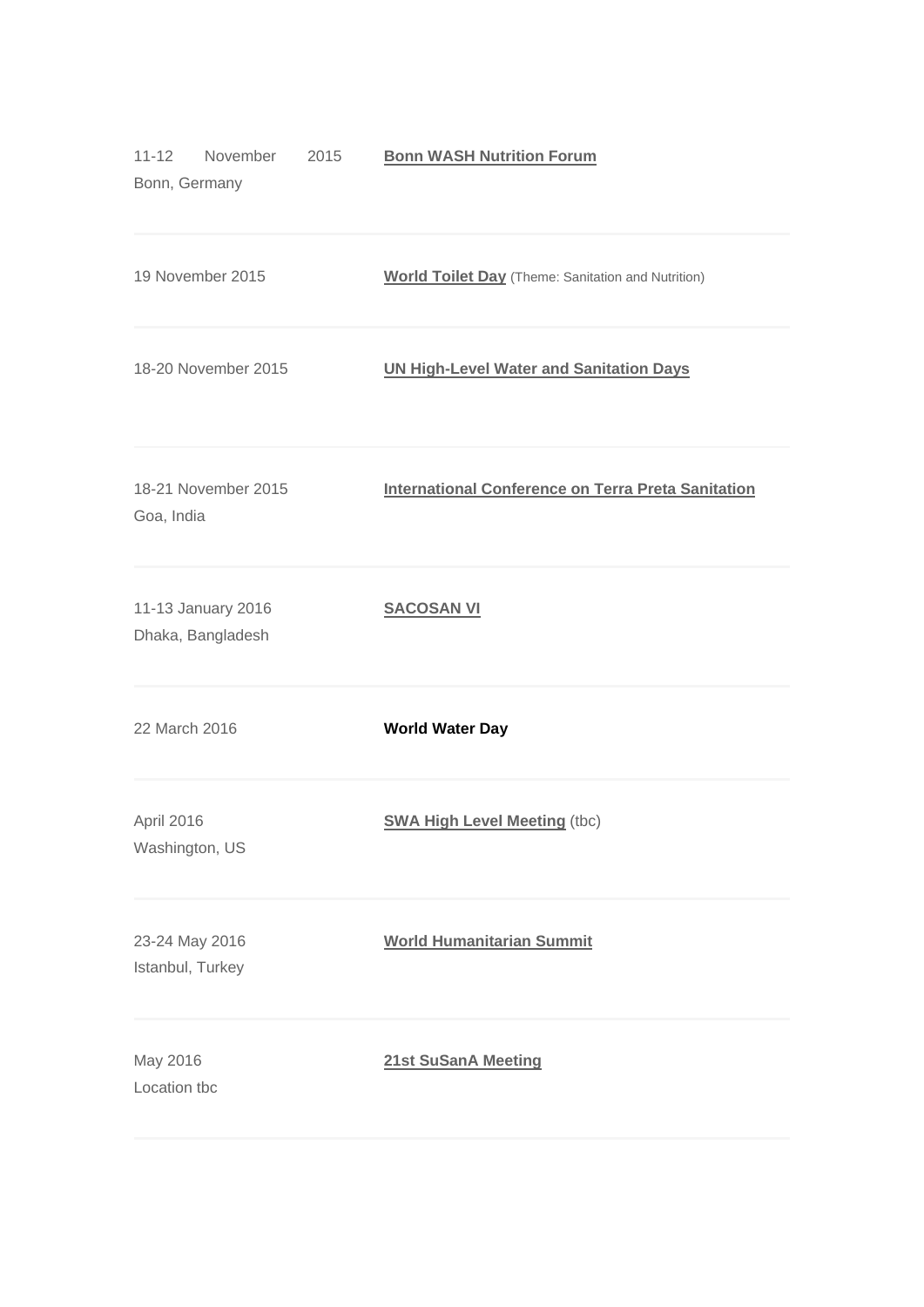| 16-20 May 2016<br>Brisbane, Australia           | <b>WASH Futures 2016 Conference</b>              |
|-------------------------------------------------|--------------------------------------------------|
| May 2016<br>Peru                                | <b>LatinoSAN 2016</b>                            |
| 28 May 2016                                     | <b>Menstrual Hygiene Day</b>                     |
| 30 May-3 June 2016<br>Munich, Germany           | <b>IFAT</b>                                      |
| 11-15 July 2016<br>Ghana                        | 39th International WEDC Conference               |
| 28 August-2 September 2016<br>Stockholm, Sweden | <b>Stockholm World Water Week</b>                |
| August 2016<br>Stockholm, Sweden                | <b>22nd SuSanA Meeting</b>                       |
| 9-13 October 2016<br>Brisbane, Australia        | <b>IWA World Water Congress &amp; Exhibition</b> |
| 15 October 2016                                 | <b>Global Handwashing Day</b>                    |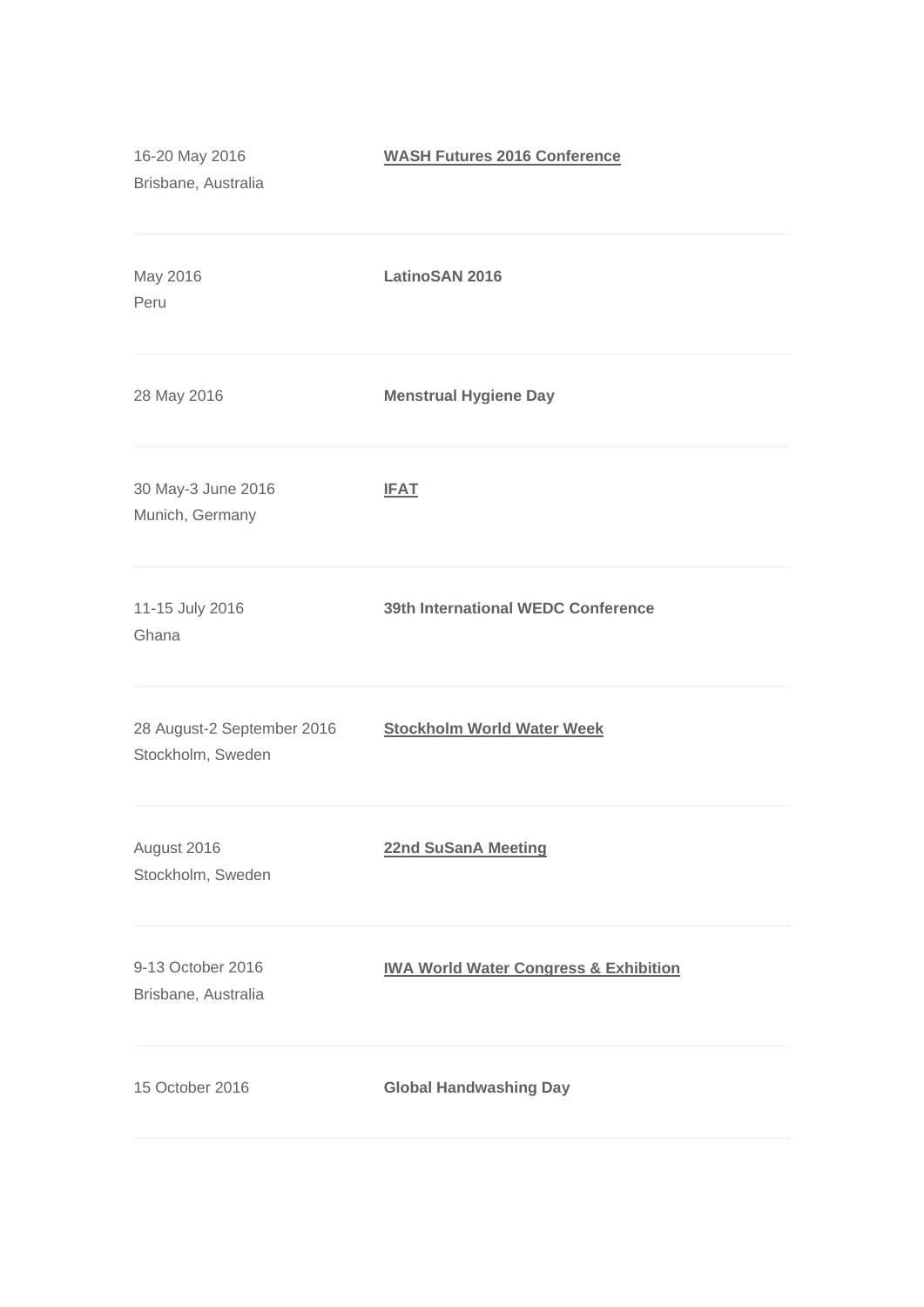17-20 October 2016 Quito, Ecuador **[UN Habitat III](http://germantoilet.us4.list-manage1.com/track/click?u=bc3ae3e573afc6e78bf46bfd1&id=5ff6c79bdb&e=95dd51893c)** 19 November 2016 **World Toilet Day** Jan/Feb 2017 Location tbc **FSM 4: 4th International Faecal Sludge Management Conference**

<span id="page-11-0"></span>**05**

## **Recent WASH publications**



#### **25 Years Progress on Sanitation and Drinking Water**

*2015 Update and MDG Assessment Publisher: UNICEF and WHO (Joint Monitoring Programme - JMP) Year: 2015*

This report reports on global progress on water supply and sanitation from 1990, when the WHO Joint Monitoring Programme was launched, to 2015. Part 1 provides an overview of progress against parameters specified in the MDG targets for water and sanitation in both rural and urban regions. The report places a particular focus on inequalities between urban and rural regions and between the most affluent and the poorest sections of the population. Part 2 provides a retrospective analysis of the evolution of water supply and sanitation and hygiene education based on observations over the past 25 years.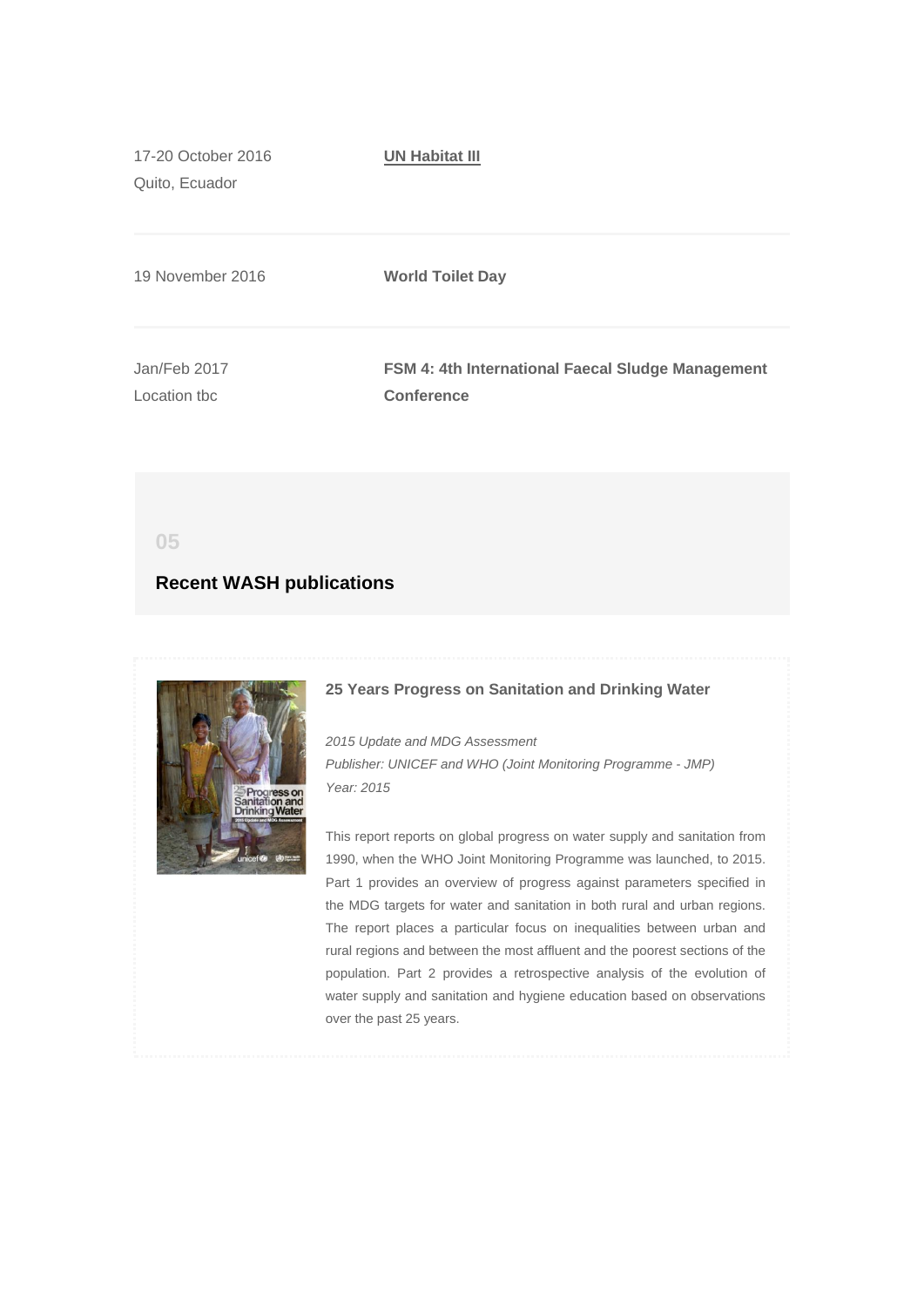

**Preventing diarrhoea through better water, sanitation and hygiene: exposures and impacts in low- and middle-income countries** 

*Publisher: WHO, Department of Public Health, Environmental and Social Determinants of Health Year: 2014* 

This document provides an overview of the latest results relating to the burden of diarrhoeal disease from inadequate water, sanitation and hygiene (WASH). It is based on a series of academic publications by 14 collaborating research institutions and paints a picture of how further progress can be made in the incomplete global WASH agenda.



# **Sanitation safety planning: manual for safe use and disposal of wastewater, greywater and excreta**

*Publisher: WHO, Department of Public Health, Environmental and Social Determinants of Health Year: 2015*

Sanitation safety planning (SSP) is a step-by-step risk-based approach to supporting implementation of the 2006 WHO Guidelines for the Safe Use of Wastewater, Excreta and Greywater in Agriculture and Aquaculture. This approach can be applied to all sanitary systems to ensure that the system is managed to meet common health standards.

# **Feedback and comments**

We value your feedback. Please contact us if you have any general comments, suggestions or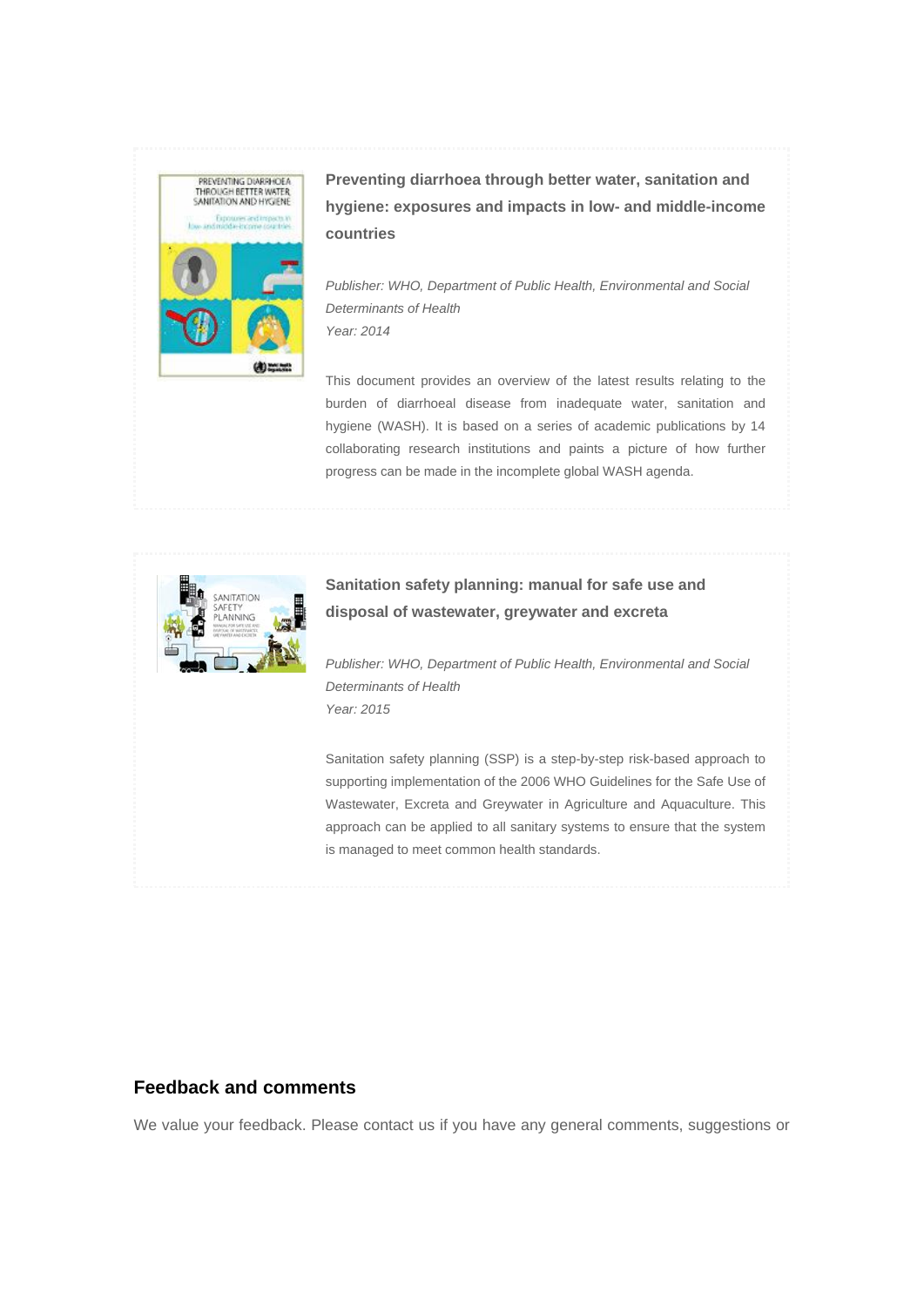| <b>CUTILIDULIUIS</b> | IUI | $I$ ululu | CUILIUI IS. |
|----------------------|-----|-----------|-------------|
|                      |     |           |             |

# **Contact** I **Robert Gensch** I [robert.gensch@germantoilet.de](mailto:robert.gensch@germantoilet.de)

| Publisher           |                                                           | In cooperation with            |  |
|---------------------|-----------------------------------------------------------|--------------------------------|--|
| <b>Ai</b>           | German<br>Toilet<br>Organization                          | <b>WASH</b><br><b>NETZWERK</b> |  |
| With the support of |                                                           |                                |  |
|                     | STIFTUNG UMWELT<br>UND ENTWICKLUNG<br>NORDRHEIN-WESTFALEN |                                |  |
|                     |                                                           |                                |  |
| Share               |                                                           |                                |  |
| Tweet               |                                                           |                                |  |
| Forward<br>⊠        |                                                           |                                |  |
| 0                   |                                                           |                                |  |
| $\bullet$           |                                                           |                                |  |
| 0                   |                                                           |                                |  |
| $\bigcirc$          |                                                           |                                |  |

and the state of the state of the state of the state of the state of the state of the state of the state of th